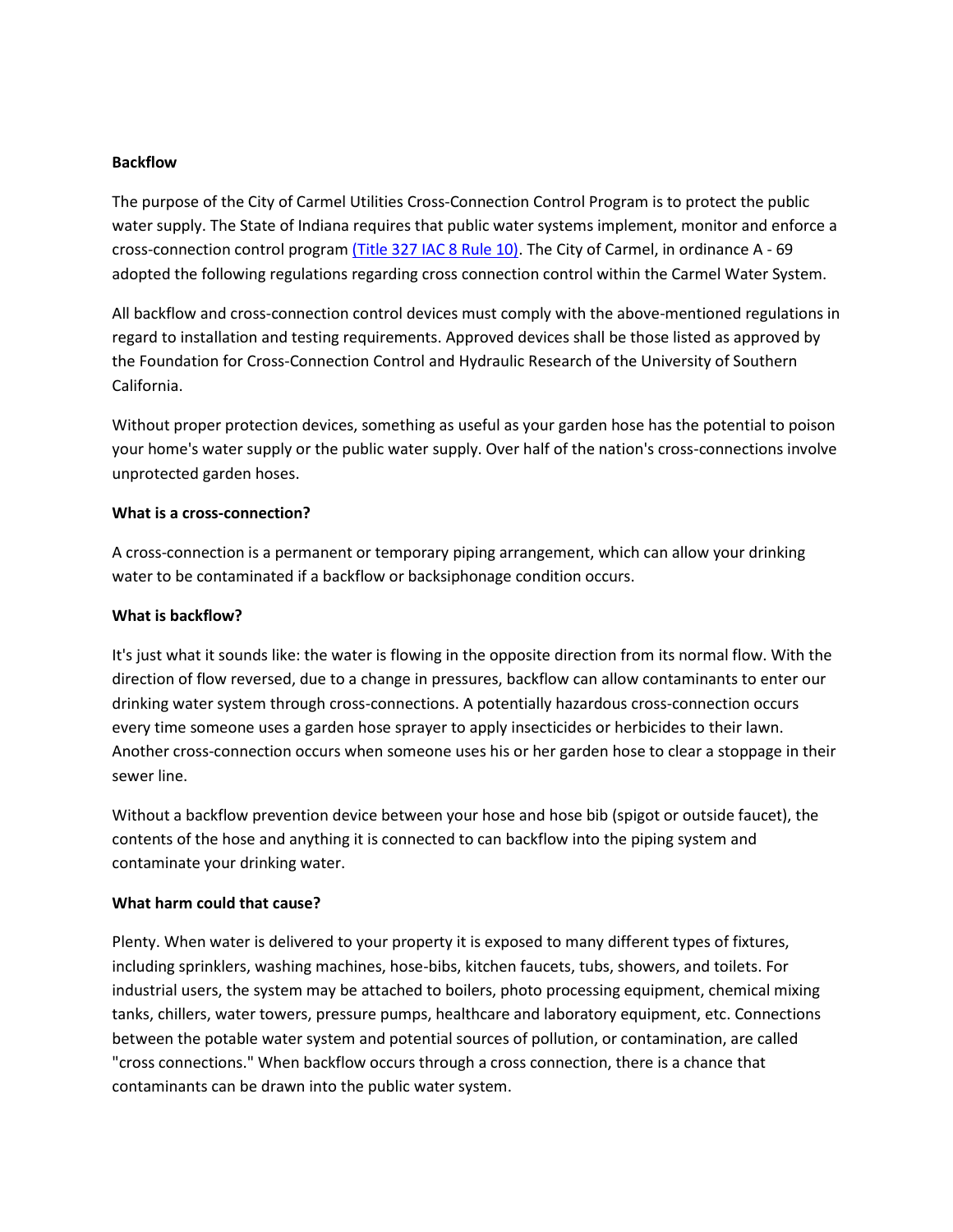#### **When does my backflow device need to be tested?**

**Air Gaps (AG)** shall be inspected at intervals not exceeding one (1) year to ensure that they continue to meet the requirements.

**Definition:** A physical separation between the free flowing discharge end of a potable water supply pipeline and an open or non-pressure receiving vessel. An approved air gap shall be at least double the diameter of the supply pipe measured vertically above the overflow rim of the vessel – in no case less than one inch.

**Reduced Pressure Principle Backflow Prevention Assembly (RP)** shall be tested at intervals not exceeding six (6) months (annually, if installed on an irrigation system) to ensure that both check valves are drip tight under all pressure differentials and that the pressure differential relief valve will maintain pressure in the center chamber of at least two pounds per square inch below that of the inlet chamber.

**Definition:** A device composed of two tightly closing shut-off valves surrounding two independently acting pressure reducing check valves that, in turn, surround an automatic pressure differential relief valve, and four test cocks, one upstream of the five valves and one between each of the four check and shut-off valves. The check valves effectively divide the structure into three chambers, pressure is reduced in each downstream chamber allowing the pressure differential relief valve to vent the chamber to atmosphere should either or both check valves malfunction.

**Double Check Valve Backflow Prevention Assembly (DC)** shall be tested at intervals not exceeding one (1) year to ensure that both check valves are drip tight under all pressure differentials.

**Definition:** A device or assembly composed of two tightly closing shut-off valves surrounding two independently acting check valves, with four test cocks, one upstream of the four valves and one between each of the four check and shut-off valves.

**Double Check-Detector Backflow Prevention Assembly (DCDA)** shall be tested at intervals not exceeding one (1) year to ensure that both check valves are drip tight under all pressure differentials.

**Definition:** A specifically designed assembly composed of a line-size approved double check valve assembly with a bypass containing a specific water meter and an approved double check valve assembly.

**Pressure Vacuum Breakers (PVB)** shall be tested at intervals not to exceed six (6) months (annually, if installed on an irrigation system) to ensure that the air inlet opens fully when water pressure is at or below atmospheric pressure.

**Definition:** A device or assembly containing an independently operating internally loaded check valve and an independently operating loaded air inlet valve located on the downstream side of the check valve for relieving a vacuum or partial vacuum in a pipeline.

#### **Who can test these devices?**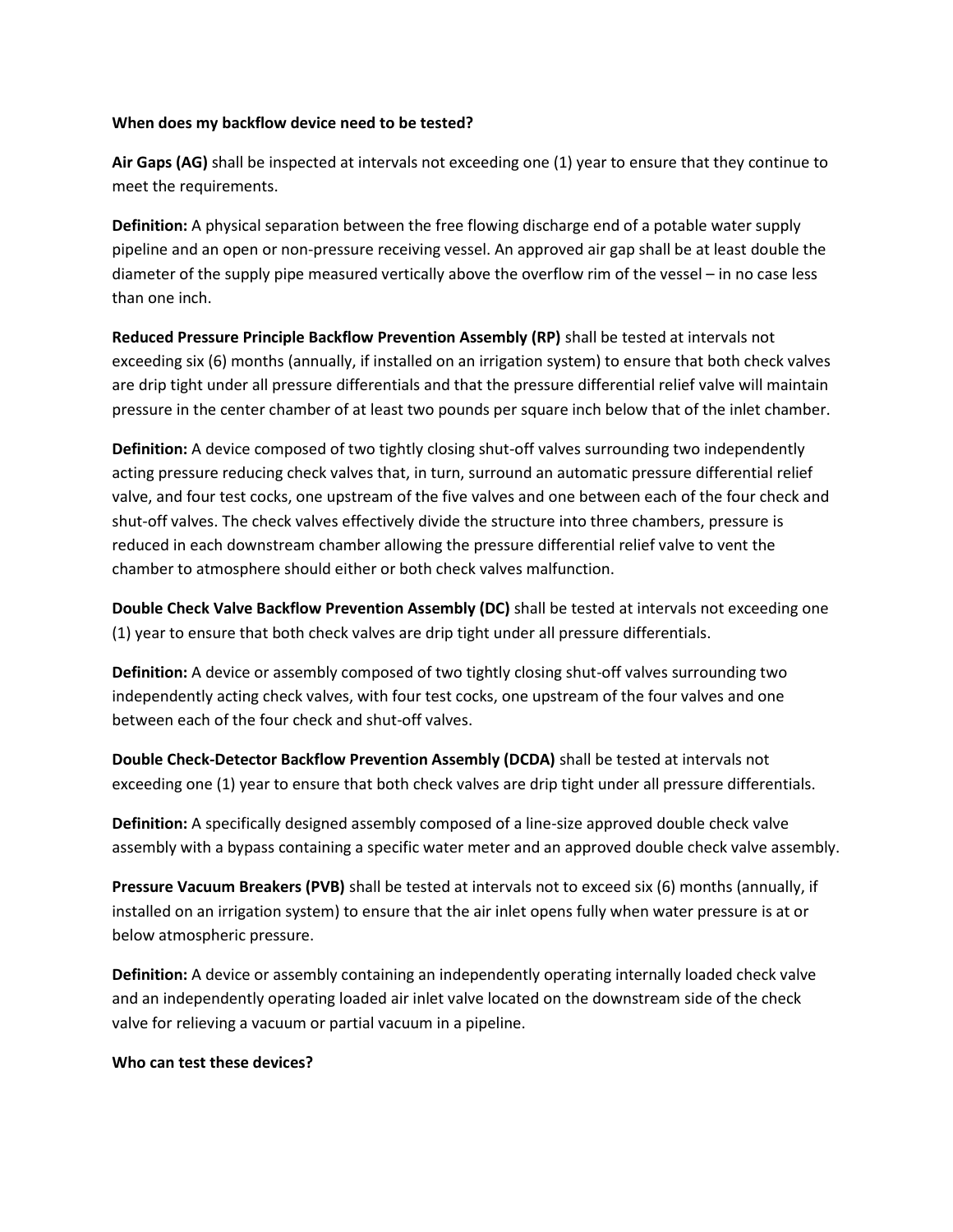Testers are certified by the State of Indiana after attending a 35-hour training class, passing a written examination, and successfully completing actual tests on prevention devices. When you need to contact a tester, we suggest contacting your irrigation contractor first. Many of the contractors and/or their employees are certified. Secondly, check the Yellow Pages under Backflow Prevention. The City of Carmel Utilities does not recommend individuals to do testing. We can provide a list of active licensed testers in the area. Carmel Water is now testing devices.

## **New Commercial Construction**

# **Domestic Water Services**

Carmel Utilities requires a Backflow Prevention Device be installed on all commercial domestic water service lines. This device must be installed downstream of the water meter and upstream of any branch lines or plumbing. It is highly recommended that a "Y" strainer be installed before the device.

# **Automatic Fire Sprinkler System**

Carmel Utilities requires that all fire sprinkler systems have a Double Check Valve Assembly installed upstream of the fire riser and Siamese (fire department) connection. If a chemical is used for winterizing or for fire suppression, a Reduced Pressure Principle Backflow Preventer (RP) must be used.

## **Irrigation Systems**

Title 327 IAC 8-10 requires that in-ground lawn irrigation systems have a Pressure Vacuum Breaker (PVB) or Reduced Pressure Principle Backflow Preventer (RP) installed.

## **Existing Commercial Structures**

City of Carmel ordinance A-69, states under what conditions existing facilities (those facilities existing prior to the adoption of the ordinance) must comply with cross-connection control requirements. Briefly, all existing buildings, which house a business activity and are operated as such, will be required to comply with this chapter upon the occurrence of any one of the following events: (a) new ownership of building; (b) remodeling; (c) change of occupancy; (d) installation of a new service line or upgrade of service; (e) addition of machinery or chemicals; (f) designated a cross-connection hazard or (g) if backflow occurs.

# **Inspection of Cross-Connection Control Devices and Installation of Meters (Commercial Structures)**

All backflow device installations must be inspected and tested by a certified tester and a copy of the test report sent to Carmel Utilities prior to starting service for a domestic or fire service line.

# **Prohibited Connections**

No secondary source of water supply shall be physically connected on the customer service line to or into the facility.

## **Where do I send my test results?**